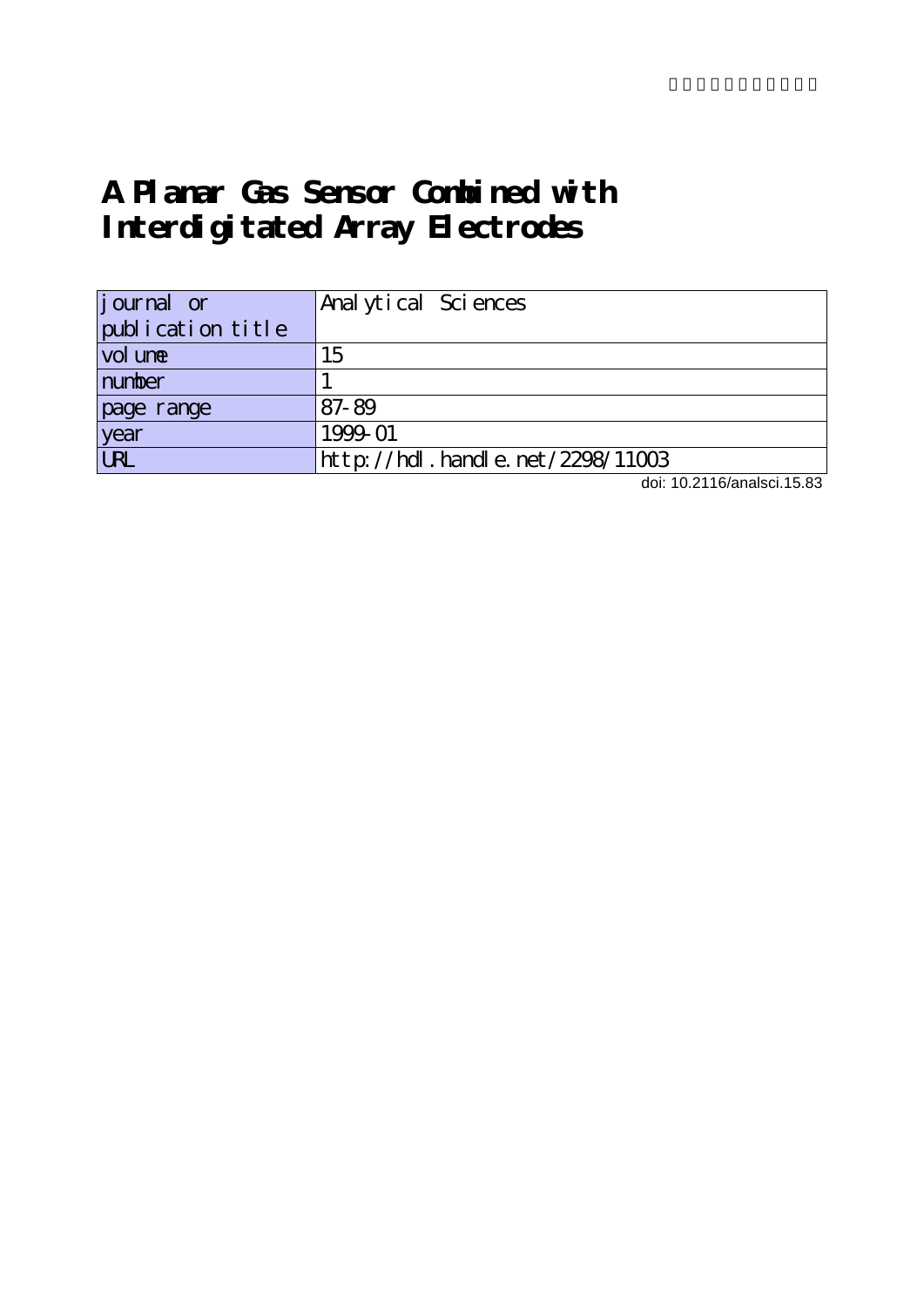# Planar Gas Sensor Combined with Interdigitated Array Electrodes

Kei Toda, Yoko Komatsu, Seiki Oguni, Shuichi Hashiguchi and Isao Sanemasa

Department of Environmental Science, Faculty of Science, Kumamoto University, Kurokami, Kumamoto 860, Japan

Keywords Interdigitated array electrodes, redox cycles, hydrogen gas sensor

Interdigitated array (IDA) electrodes are used for the determination of components contained in aqueous solutions with high sensitivity. $1-7$  Redox cycles are generated between the two working electrodes; they are called the generator and the collector, and are placed close to each other. The generator current increases when a suitable potential is applied to the collector (a dual-mode), compared to a single-mode when the collector is electrically open. In a previous study<sup>8</sup>, IDA electrodes were applied to gas detection for the first time. The electrodes were fabricated on a gas-permeable membrane in order to obtain good response to the gases  $(NO<sub>x</sub>)$  through improved conventional photolithography. It was confirmed that the IDA electrodes are useful in gas-detection system, as well as in solution



Fig. 1 Structures of planar gas sensors combined with IDA electrodes. The IDA electrodes used were fabricated on glass substrate. The bandwidth of the generator and the col lector were 10  $\mu$ m, and the gap between them was 5  $\mu$ m. These electrodes were made of Au. A piece of filter paper (No. 5C, 6 mm×6 mm) was placed on the electrodes, and 20 µl of electrolyte was dropped onto the paper.

systems. Generally, the gap and width of the electrodes should be small in order to generate a large number of redox cycles. However, it was difficult to fabricate fine patterns on the gas-permeable membrane, because the membrane was flexible and its surface was not flat. On the other hand, it is already possible to fabricate fine IDA patterns on a hard and flat substrate and are already being marketed. However, if these electrodes fabricated on substrate are set in an electrolyte solution, they do not come into contact with the membrane. Therefore, it is said that the sensitivity and response speed are poor. Accordingly, we experimented with a new method of applying IDA electrodes to a gas-sensing system. We call it a planar IDA gas sensor. A piece of filter paper containing an electrolyte solution was put on IDA electrodes, which were fabricated on a glass substrate. This gas sensor was very easy to con struct. A similar planar sensor had been reported for amperometric sensing of  $oxygen.<sup>9</sup>$  It was developed as a low-cost and disposable sensor, and applied to glucose sensing. A planar sensor is expected to be more useful in complicated detection systems i.e. using IDA electrodes, which was confirmed after being used in hydrogen-detection system.

## Experimental

Propylene carbonate (PC) was purchased from Nacalai Tesque Inc. Tetraethylammonium perchlorate (TEAP) was prepared from tetraethylammonium bro mide and perchloric acid, both of which were obtained from Wako Chemical Co. The precipitate of TEAP was purified by recrystallization from water and stored in an evacuated desiccator after baking at  $100^{\circ}$ C. A PC solution containing 0.1 M TEAP was prepared as an electrolyte.

planar IDA gas sensor was prepared based on available IDA electrodes (No. 2047 from BAS). The width and gap of the electrodes were  $10 \mu m$  and  $5 \mu m$ , respectively. The valid length of the electrode was mm, and the number of electrodes was 65 pairs. The area of each electrode was 1.3 mm2. The IDA and the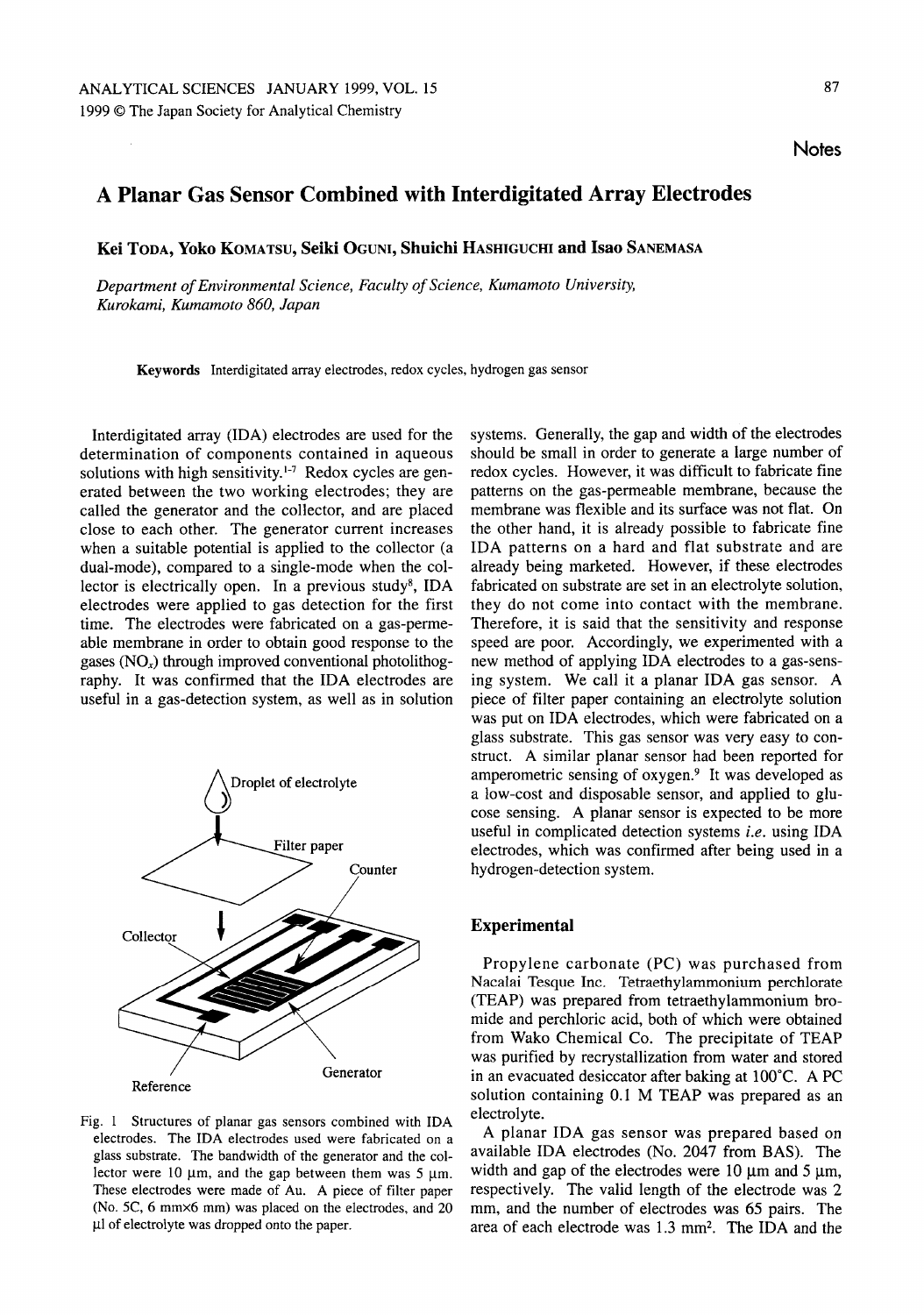counter electrodes were made of Au. A reference electrode was simply prepared as follows. A  $10-mM$  $AgNO<sub>3</sub>$  aqueous solution was dropped onto the electrode after electrical plating with Ag; it was then dried at room temperature. A piece of filter paper (6 mm $\times$ 6 mm, No.5C) was put on the electrodes and 20  $\mu$ l of the electrolyte was dropped onto the paper using a  $10$ - $\mu$ l micro-syringe. A schematic of the sensor is shown in Fig. 1.

The planar IDA gas sensor was placed in a vinyl bag (100 mm×140 mm) which had a zipper. Hydrogen mixed in nitrogen, in arbitrary concentrations, was allowed to flow into the vinyl bag at a flow rate of 100 ml min<sup>-1</sup>, and was overflowed through a small opening in the zipper. The gas was controlled with the help of mass-flow controllers and stop valves. Cyclic voltammograms were measured using a dual-potentiostat, which was previously described.<sup>8</sup>

### Results and Discussion

In the first study of gas sensing using IDA electrodes<sup>8</sup>, the reaction system on the electrodes was complicated, because there were many reactions con cerned with redox of the analytes  $(NO_x)$  and their products, and their standard potentials were similar to one another. In contrast, in this study, the hydrogen-sensing properties of the IDA electrodes were examined, and it was expected that simple redox cycles (Eq. (1)) were generated between the generator and the collector in an inert environment.

$$
2H^+ + 2e^- \Longleftrightarrow H_2 \qquad \qquad E^0: 0.000 \text{ V} \tag{1}
$$

In this study, a non-aqueous solution and nitrogen were used as the electrolyte and the carrier gas in order to prevent the reaction of hydrogen with hydroxide ion (Eq. (2)) and the reaction of protons with oxygen (Eq. (3)), respectively.

 $2H_2O+2e^- \rightleftharpoons H_2+2OH^ E^0$ : -0.8281 V (2)

$$
\text{O}_2 + 4\text{H}^+ + 4\text{e}^- \Longleftrightarrow 2\text{H}_2\text{O} \qquad E^0: +1.229\text{ V} \tag{3}
$$

Before evaluating the planar IDA gas sensor, we examined the IDA electrodes that were fabricated on gas-permeable membrane and were constructed in the same manner as before.<sup>8</sup> Two kinds of electrodes, i.e. made of Au and Pt, were examined. The measurements were carried out using potentiostatic electrolysis. The results are shown in Fig. 2. When the Pt electrodes were used, the response of the working electrode was about 10-times greater than that in the case of the Au working electrode. In the dual-mode, however, a reasonable negative response was not obtained, even when the collector potential was shifted down to  $-2.0$  V vs. Ag/Ag+. In this way, the material that was active to the analyte was not proper for the generation of redox



Fig. 2 Response characteristics of the Pt and Au IDA electrodes IDA electrodes made of Pt and Au were fabricated on gas-permeable membrane and were set in the electrolyte sys tem, as described before.<sup>8</sup> The response to hydrogen was measured through potentiostatic electrolysis. Potentials of the generator and the collector were  $-0.2$  and  $-2.0$  V in the case of Pt, and  $+0.2$  and  $+0.5$  V vs. Ag/Ag<sup>+</sup> in the case of Au. The symbols  $\bullet$   $\circ$  and  $\bullet$  indicate the current changes at the generator and the collector, and the open and solid symbols show that obtained in the single- and dual-modes, respectively.

cycling. On the other hand, negative responses of the collector current were observed in the case of Au, and the responses of the Au generator became larger than those obtained in the single-mode. The collection effi ciency and the amplification rate were estimated from these calibration curves to be 0.42 and 1.52, respective ly.

In this experiment mentioned above, the dimensions of the IDA electrodes were  $100 \mu m$  both in width and in gap, the same as reported in a previous paper. $8$  The amplification rate could be improved dramatically by miniaturizing the IDA electrodes. However, it is diffi cult to fabricate fine electrode patterns on a flexible and uneven membrane; at least this is the present situation. Consequently, another approach was examined. Instead of fabricating IDA electrodes on a membrane, the gas sensor was constructed based on finely pat terned IDA electrodes fabricated on glass substrate. Electrodes made of Au were chosen because they were confirmed to generate redox cycles in a preliminary investigation. Filter paper was placed on the elec trodes, and the electrolyte was dropped on to the filter paper. The electrolyte spread uniformly and was con tained as thin layer within the filter paper. This